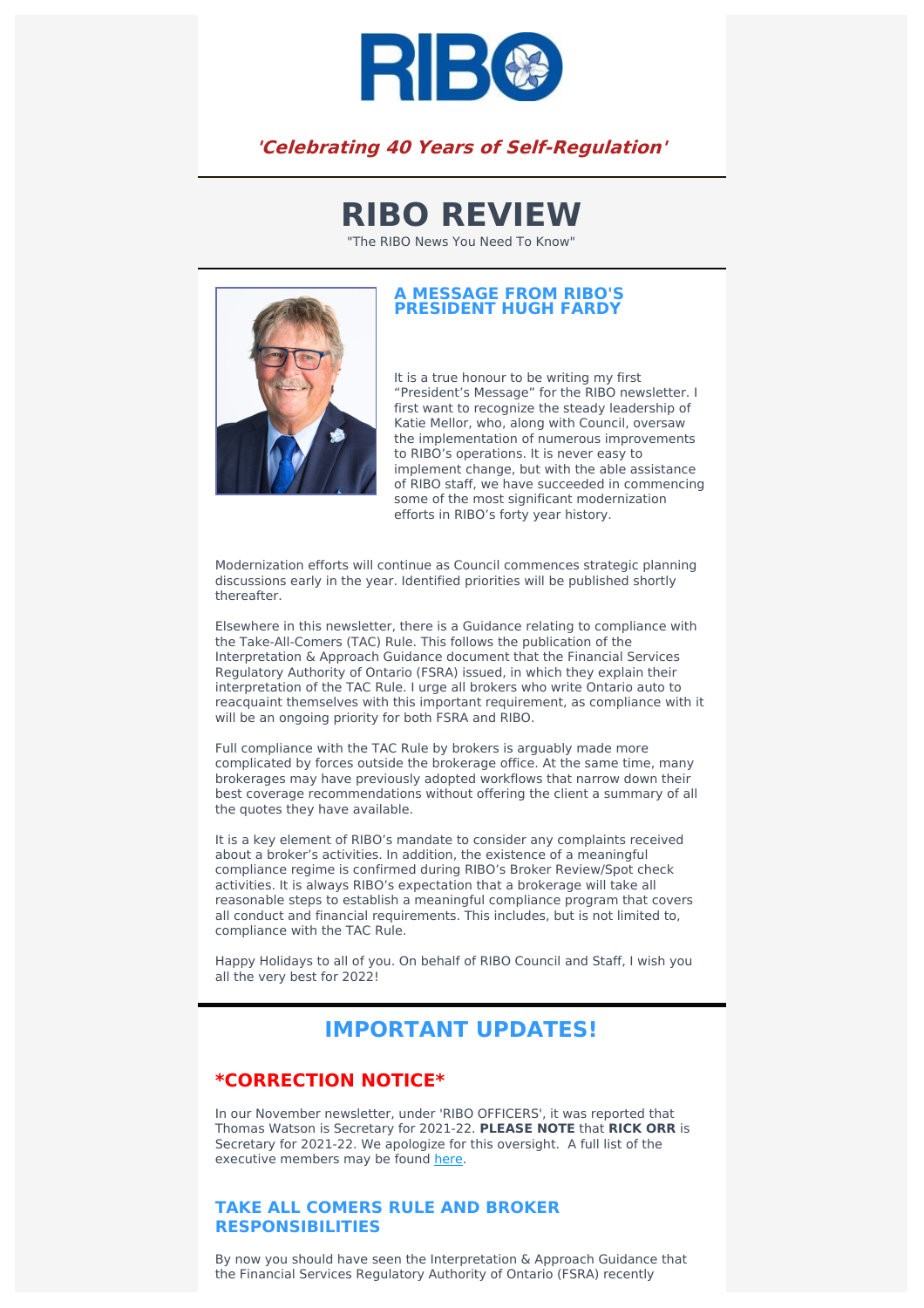released. For more information, see [Take-All-Comers](https://www.fsrao.ca/industry/auto-insurance/regulatory-framework/guidance-auto-insurance/interpretation-sections-237-238-insurance-act-and-sections-11-and-215-218-regulation-700-unfair-or-deceptive-acts-or-practices-and-approach-supervision-take-all-comers-rule) (TAC) Rule, FSRA Guidance No. AU0135INT.

As part of the TAC Rule, RIBO registered brokers have responsibilities while quoting and delivering automobile insurance coverage to consumers.

RIBO will continue reviewing brokers' compliance with the TAC Rule as well as the brokerage practices while conducting routine spot checks in brokers' offices.

While providing an auto insurance quote to consumers, brokers are expected to:

- **provide a quote for every auto insurance market that the brokerage represents;**
- **inform the consumer if a market has declined to provide a quote; and**
- **report any instance where they are dissuaded or forced to abandon a request for a quote to RIBO.**

If there are published rates on a specific auto risk and one of your auto markets does not provide a quote, the broker should be advising the consumer of this situation and report this situation to RIBO. Examples of a failure to provide a quote can include:

- **an inability to obtain a quote or bind coverage through an insurance company portal or rating engine;**
- **a message indicating that a paper application is require; or**
- **a message indicating the risk does not meet an underwriting rule when there is no such underwriting rule.**

Similarly, if one of the markets verbally instructs the broker to not submit any auto insurance business in a particular city or particular area of Ontario, and that market has published rates in the same area, this should also be disclosed to the consumer. This situation should also be reported to RIBO.

RIBO understands that there may questions or concerns regarding compliance with this Rule. We invite brokers to reach out to RIBO if they require assistance with compliance.

#### **CONDOMINIUM INSURANCE - BEST TERMS PRICING**

The Canadian Council of Insurance Regulators (CCIR) recently issued a news release stating that it would look at the practice of Best Terms Pricing. The CCIR stated that "Fair and transparent pricing is essential to a successful marketplace and CCIR Members expect insurers and brokers to cease BTP practices" and that "CCIR Members will work collaboratively with each other and the industry to ensure a timely transition from BTP". RIBO is interested in general market intelligence on the practice, and specifically, initial viewpoints from brokers on the CCIR's [release.](https://www.newswire.ca/news-releases/canadian-council-of-insurance-regulators-best-terms-pricing-800315795.html)

Please write us with your comments here: communications@ribo.com.

You may also participate in the current province-wide Condo Insurance issues consultation here: Condominium Insurance Consultation [\(ontariocanada.com\)](https://www.ontariocanada.com/registry/view.do?language=en&postingId=39827) by **January 7, 2022**. If you or your organization has any questions about this consultation, or wishes to seek any clarification, please contact ONCondo@ontario.ca.

#### **RIBO LEVEL 1 OPEN BOOK EXAM - REMOVAL OF THE RIBO HABITATIONAL POLICY**

Effective **January 1, 2022** the Comprehensive Homeowner, Tenant, Condominium Unit Owner Package Policy [also referred to as the RIBO Habitational Policy (HAB) booklet] will no longer be available as an exam resource for Level 1 exam candidates, including candidates rewriting the Level 1 exam after that date. The OAP1 wordings/booklet will continue to be available as an open book resource for the entry level broker Level 1 and RIBO Auto equivalency exams.

The OAP1 wordings/booklet will continue to be available as an open book resource for the entry level broker level 1 and RIBO Auto equivalency exams.



#### **UPDATES TO THE PRINCIPAL BROKER HANDBOOK**

To ensure the Principal Broker Handbook remains an effective compliance reference, RIBO has published draft updates to the Handbook with additional sections on remote work, cyber security, social media, working with MGAs and annual renewal procedures. To ensure the